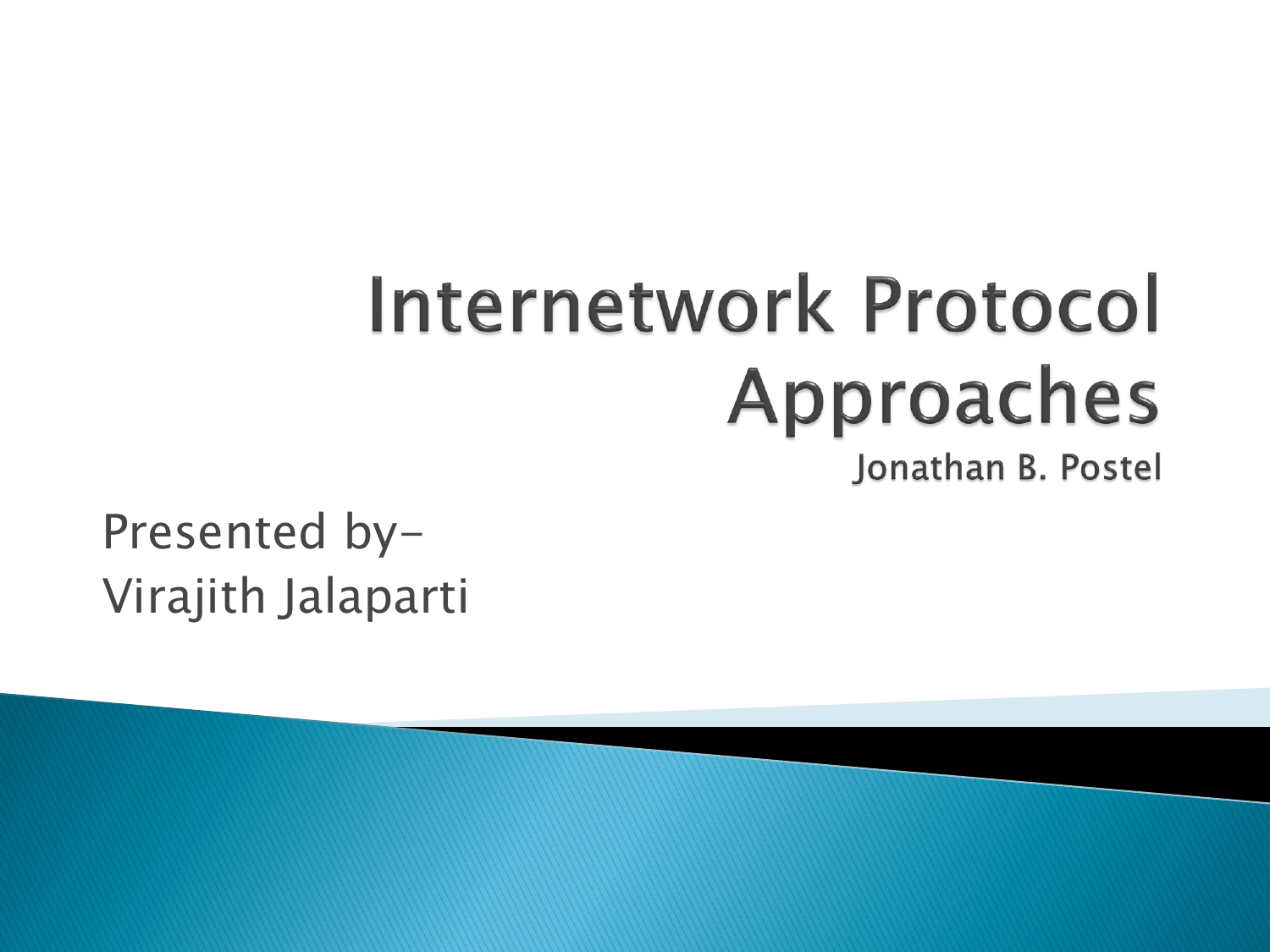## Interconnection of Networks

- ▶ Inter-Process
- Gateway
- ▶ Open Systems Architecture
- ▶ Virtual Circuit X.25 networks
- ▶ Datagram APRA networks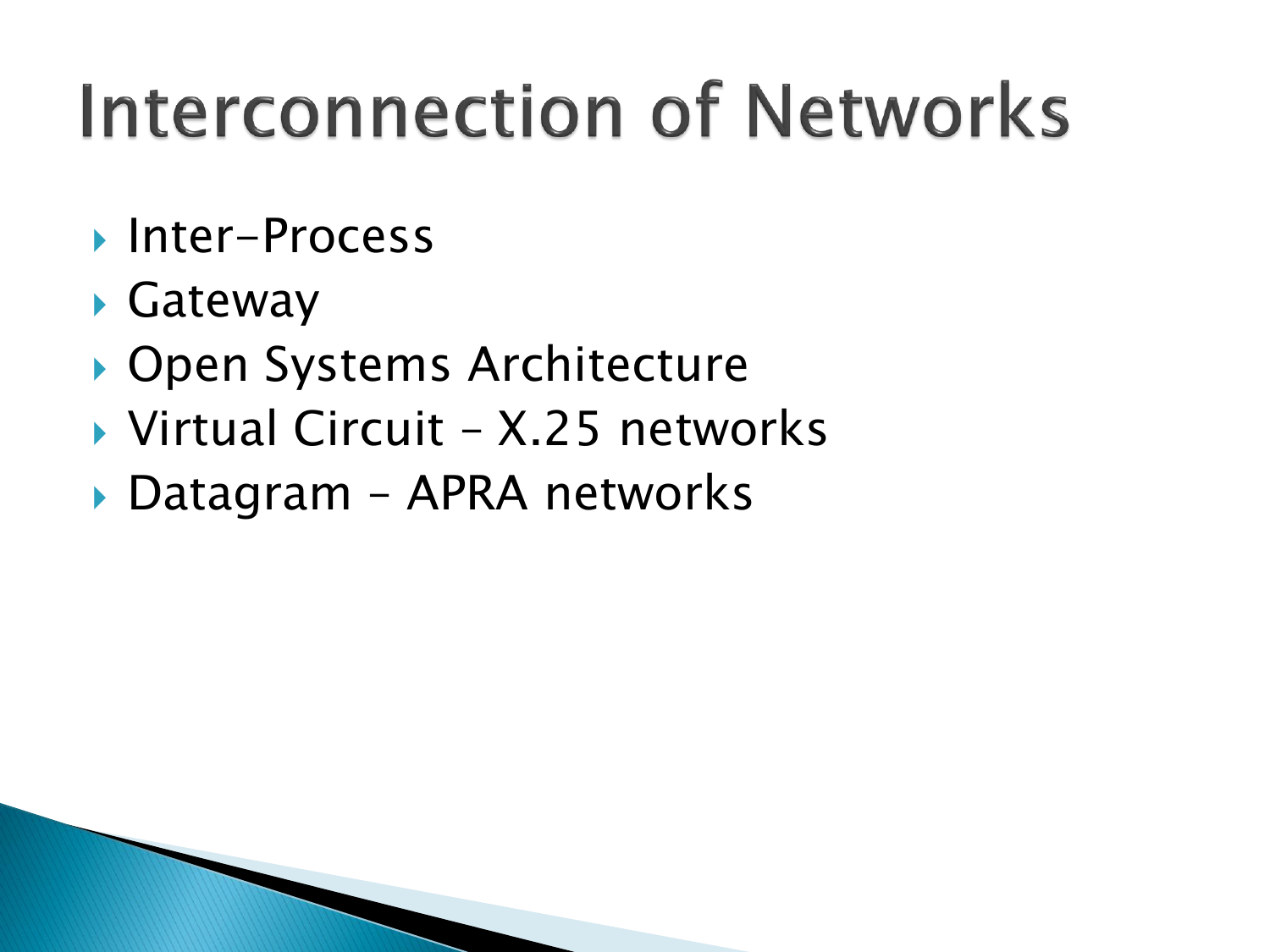## **Datagrams vs Virtual Circuits**

#### Datagrams

- Unreliable
- Simpler
- Complete addressing
- Just send data
- Transaction type of service

#### Virtual Circuits

- Reliable
- Complicated
- Addressing depends on type of packet
- Setup-send dataconnection tear down
- Interactive computer systems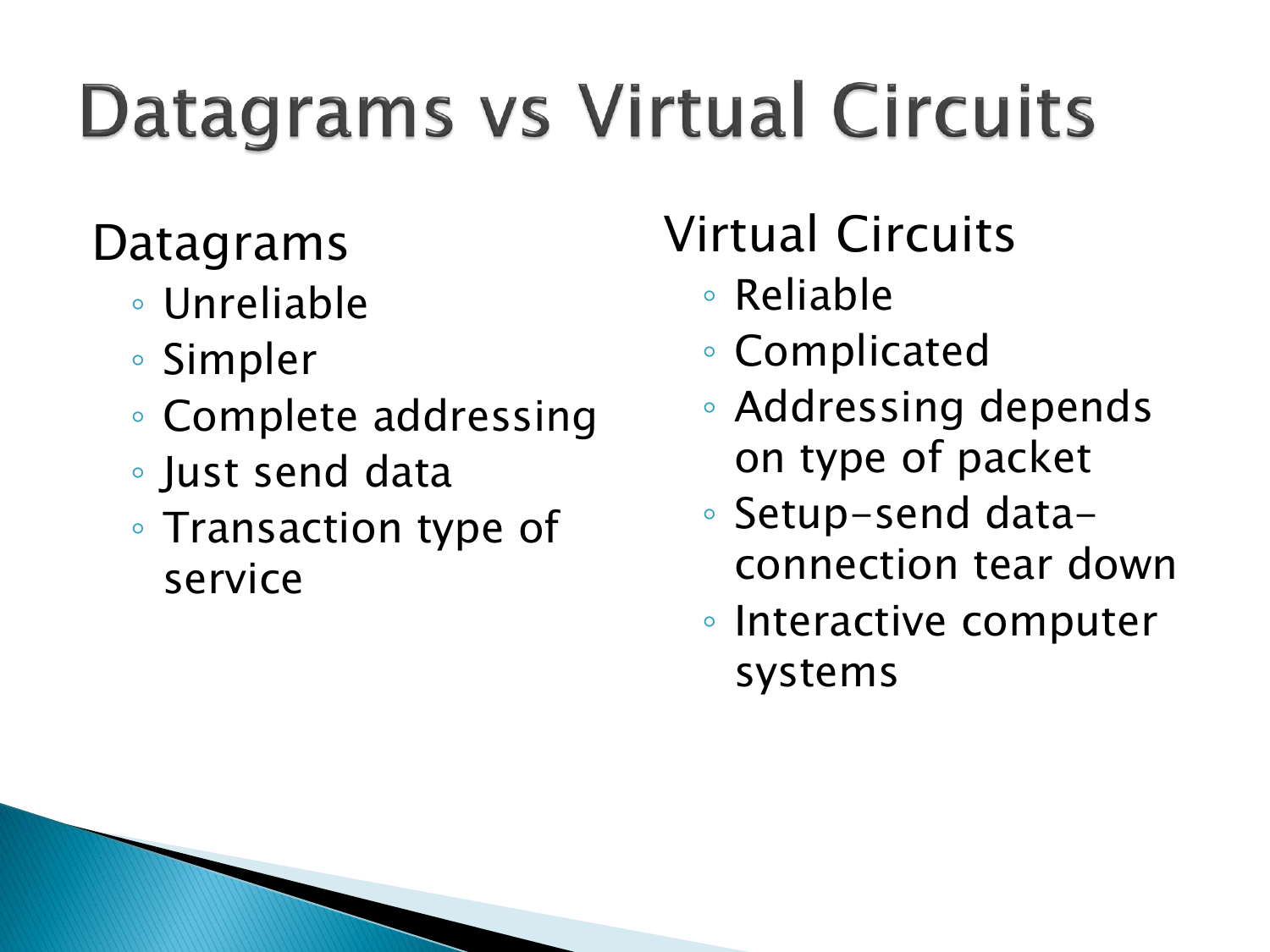#### Gateways



- HOST Н
- GATEWAY G
	- Interconnected networks. Fig. 2.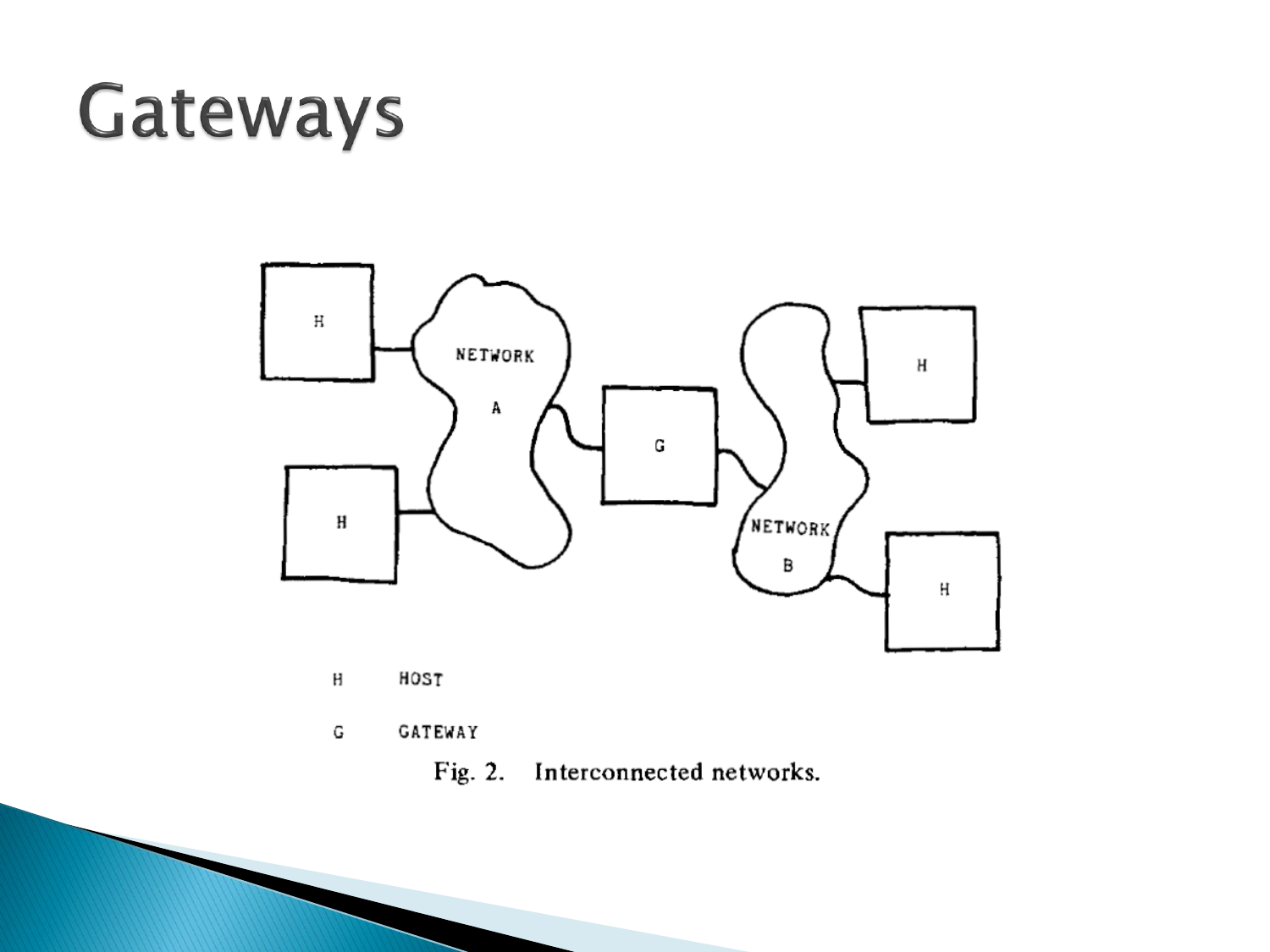#### Gateways



Fig. 3. Gateway halves.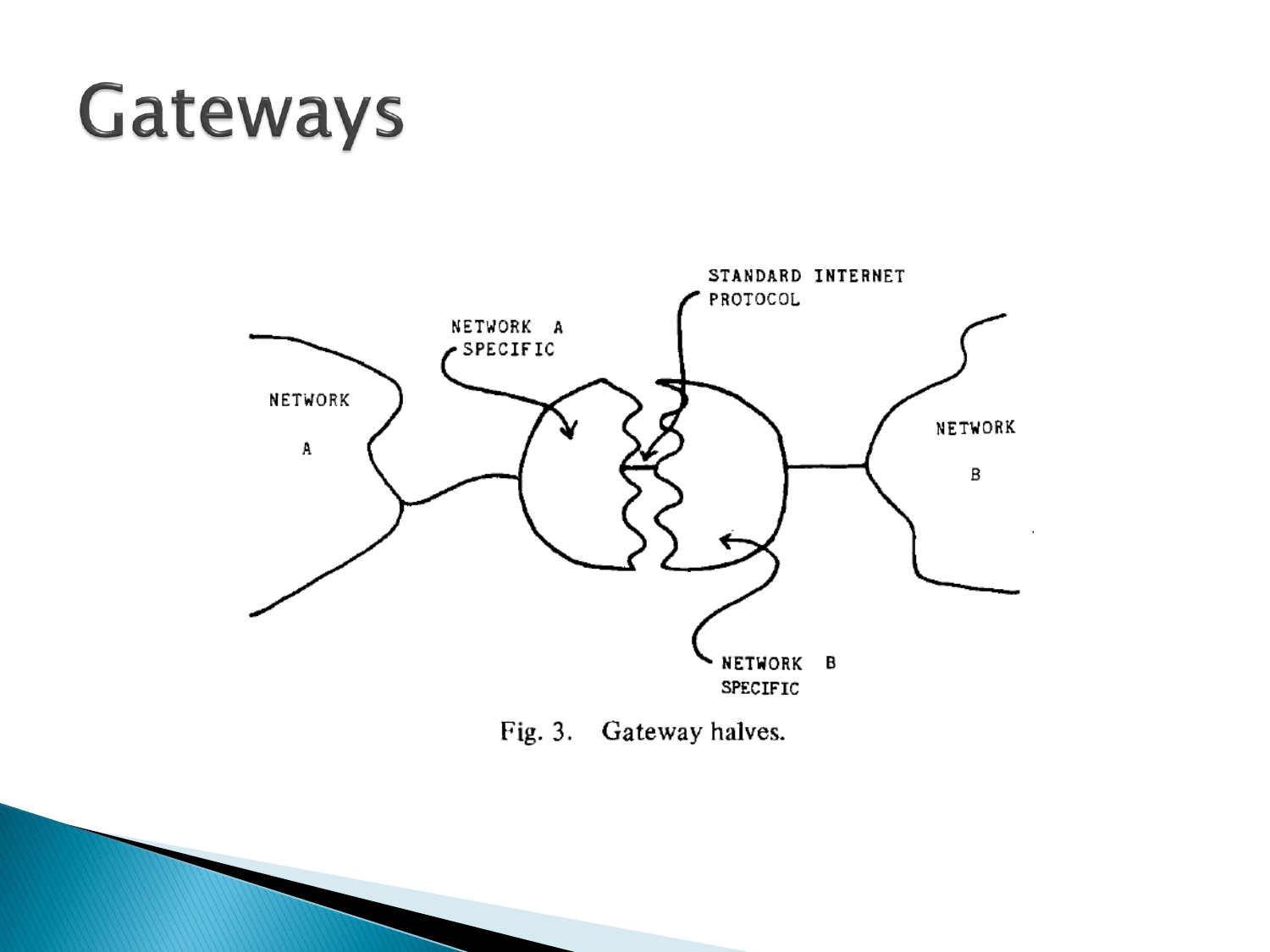## **Types of Gateways**

- ▶ Based on type of connectivity provided
- Media Conversion Gateway
	- Connects different link and physical protocols
	- Provides Encapsulation and De-encapsulation
	- Simpler
- ▶ Protocol translation Gateway
	- Network and Transport layers bridged
	- Might require address translation
	- Packet semantics can be entirely changed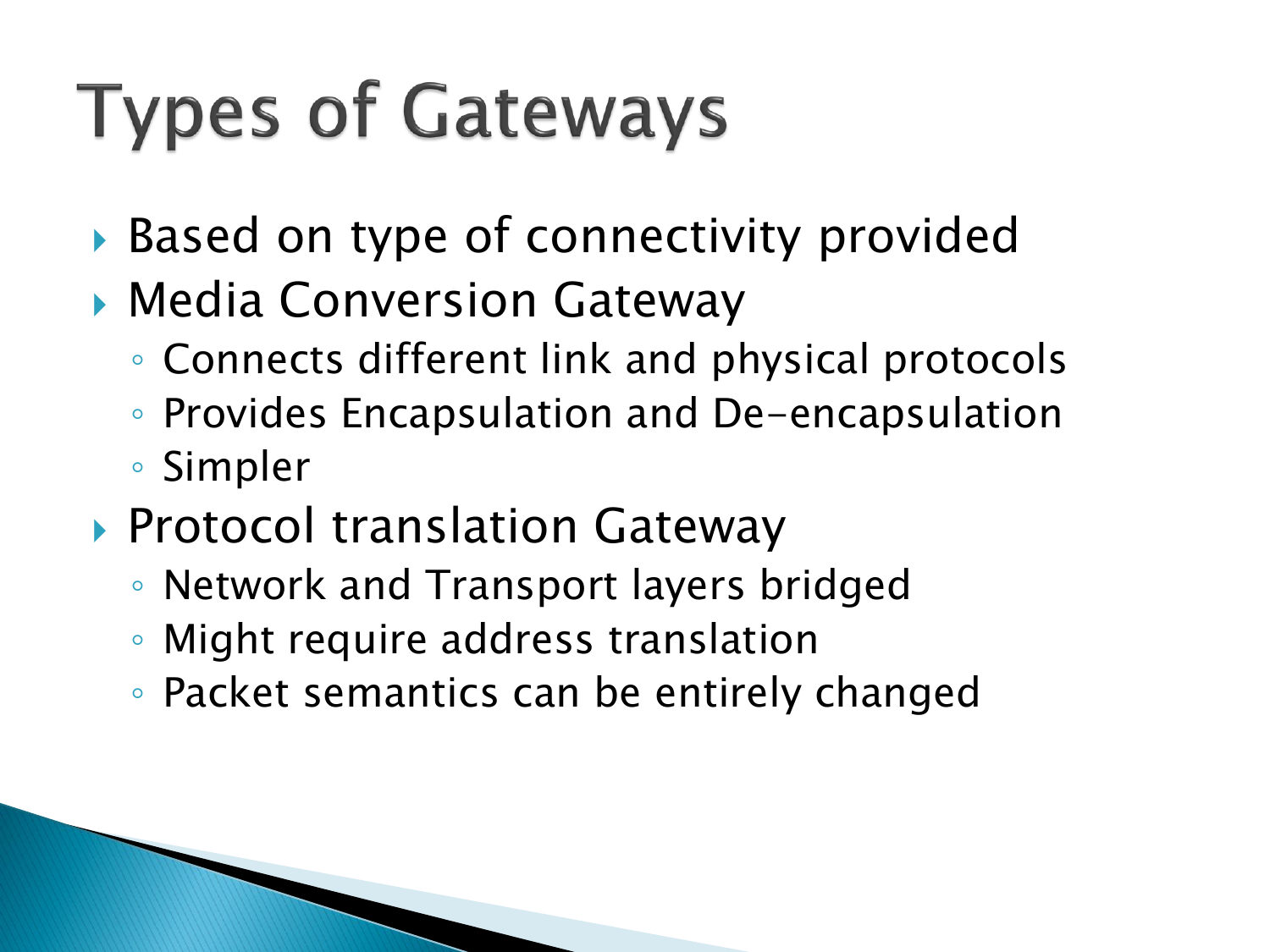## **OSA**

| Function     |
|--------------|
| Application  |
| Presentation |
| Session      |
| Transport    |
| Network      |
| Link         |
| Physical     |
|              |

- **Lower layers**  $(1-2)$  **hop by bop**
- $\blacktriangleright$  Higher layers (5-7) interconnection of different protocols unlikely

**Layers 3/4**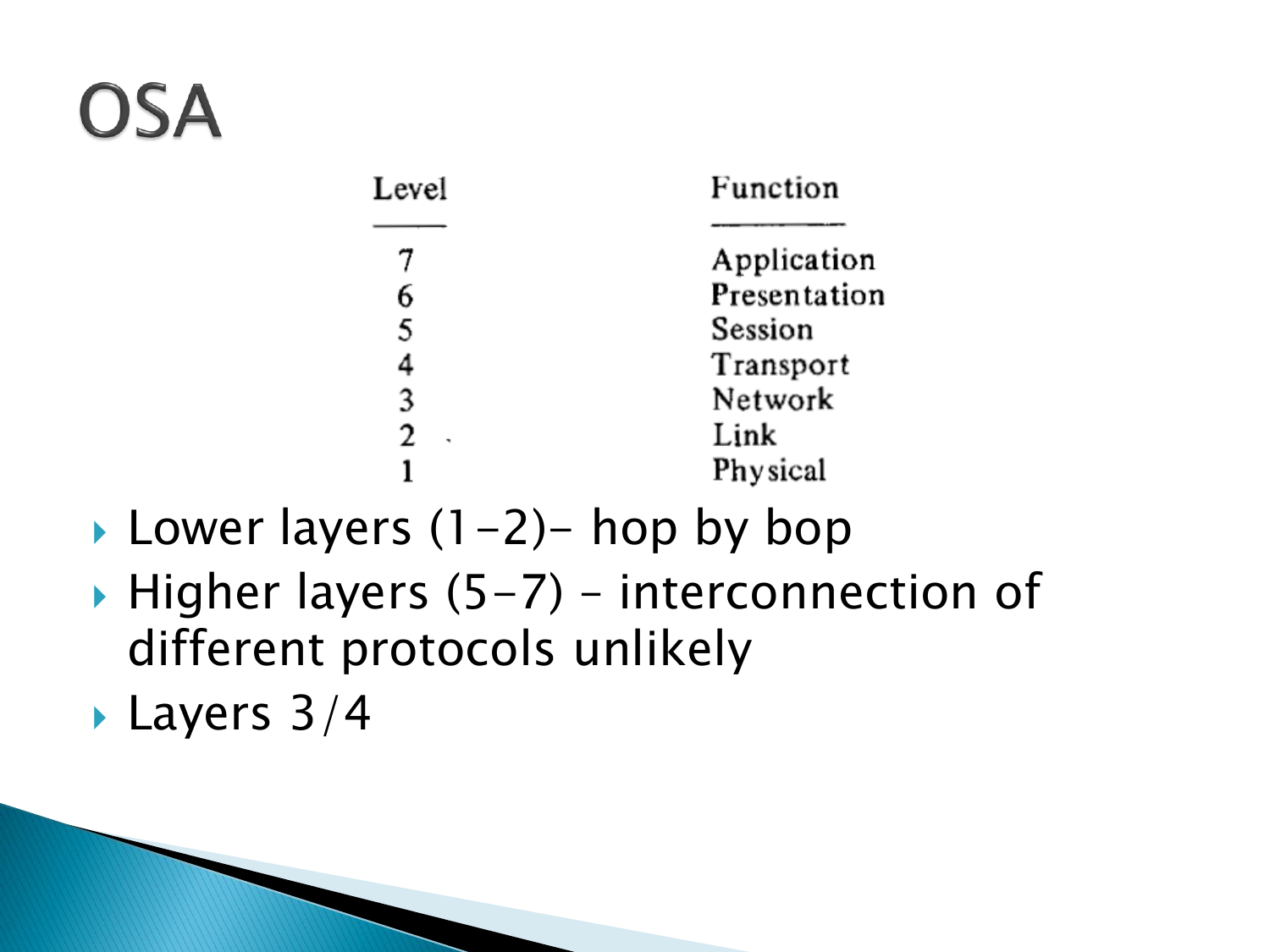X.25 PDNs



- Data terminal equipment
- Data circuit terminating eq.
- $\blacktriangleright$  Signaling terminal eq. (X.75)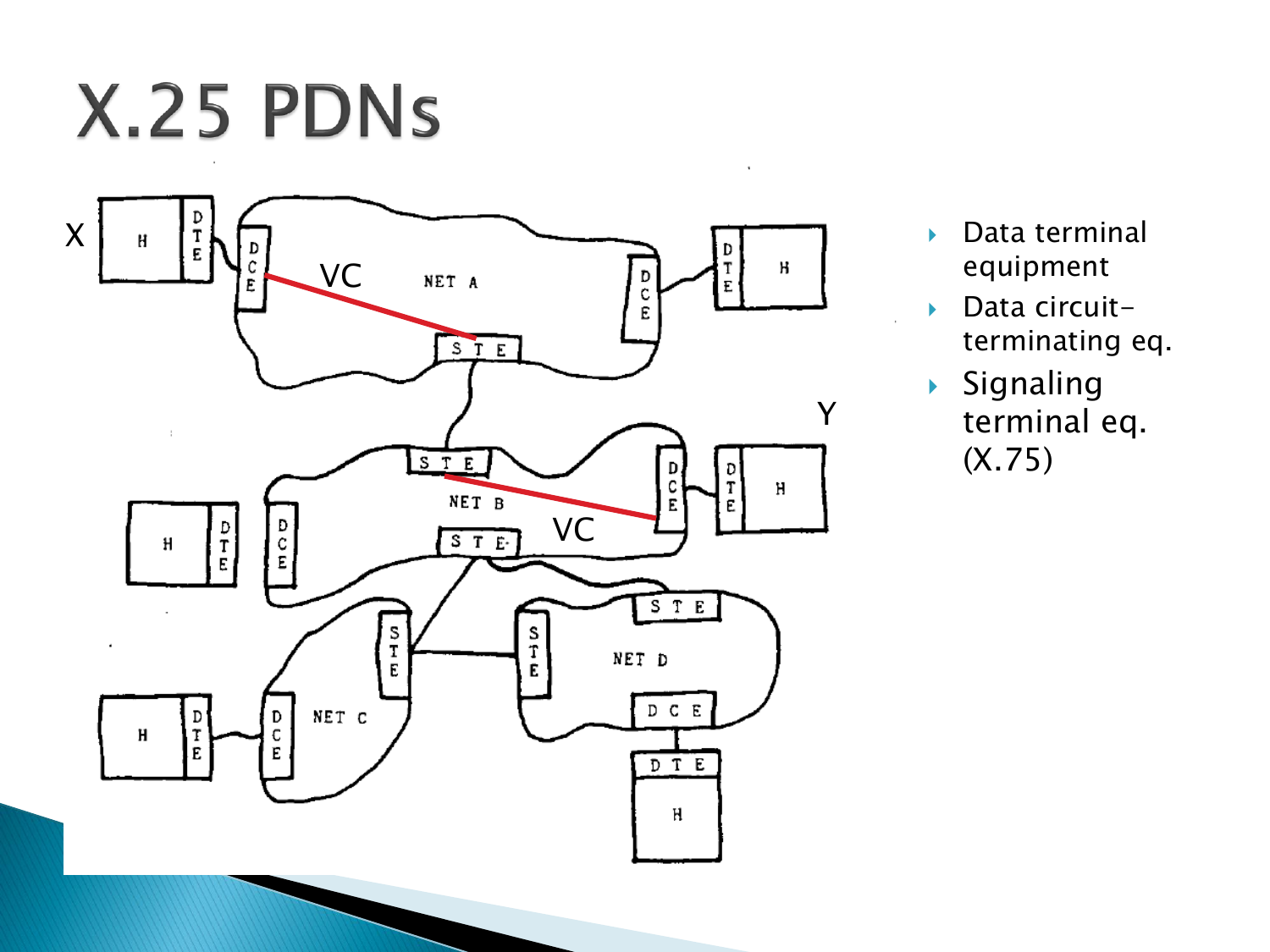## X.25 PDNs

- ▶ Call has 3 phases:
	- Setup
		- Large header (20-166bytes) containing complete srcdst addresses
		- State information stored in various hosts
	- Data transfer
		- Simple 3 byte header
	- Termination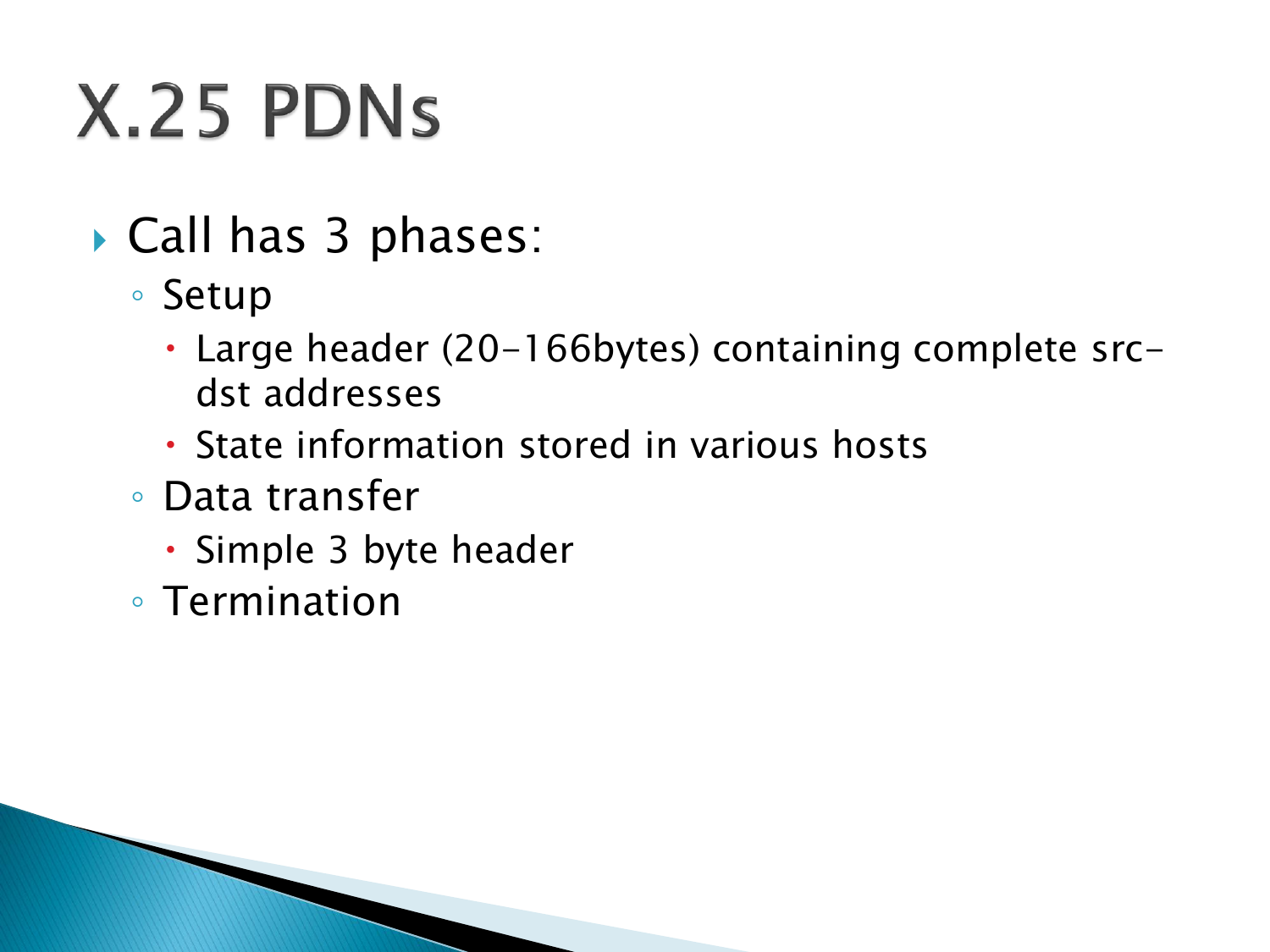## **X.25 PDNs Characteristics**

- Addressing: varies-60 bits (max)
- ▶ Routing?
- ▶ Flow control
	- Different for each virtual circuit
	- STE-STE links
	- Effects?
- **Error Control** 
	- Each portion has its own ack.
	- Unrecoverable failures- RESET or call cleared
- ▶ Security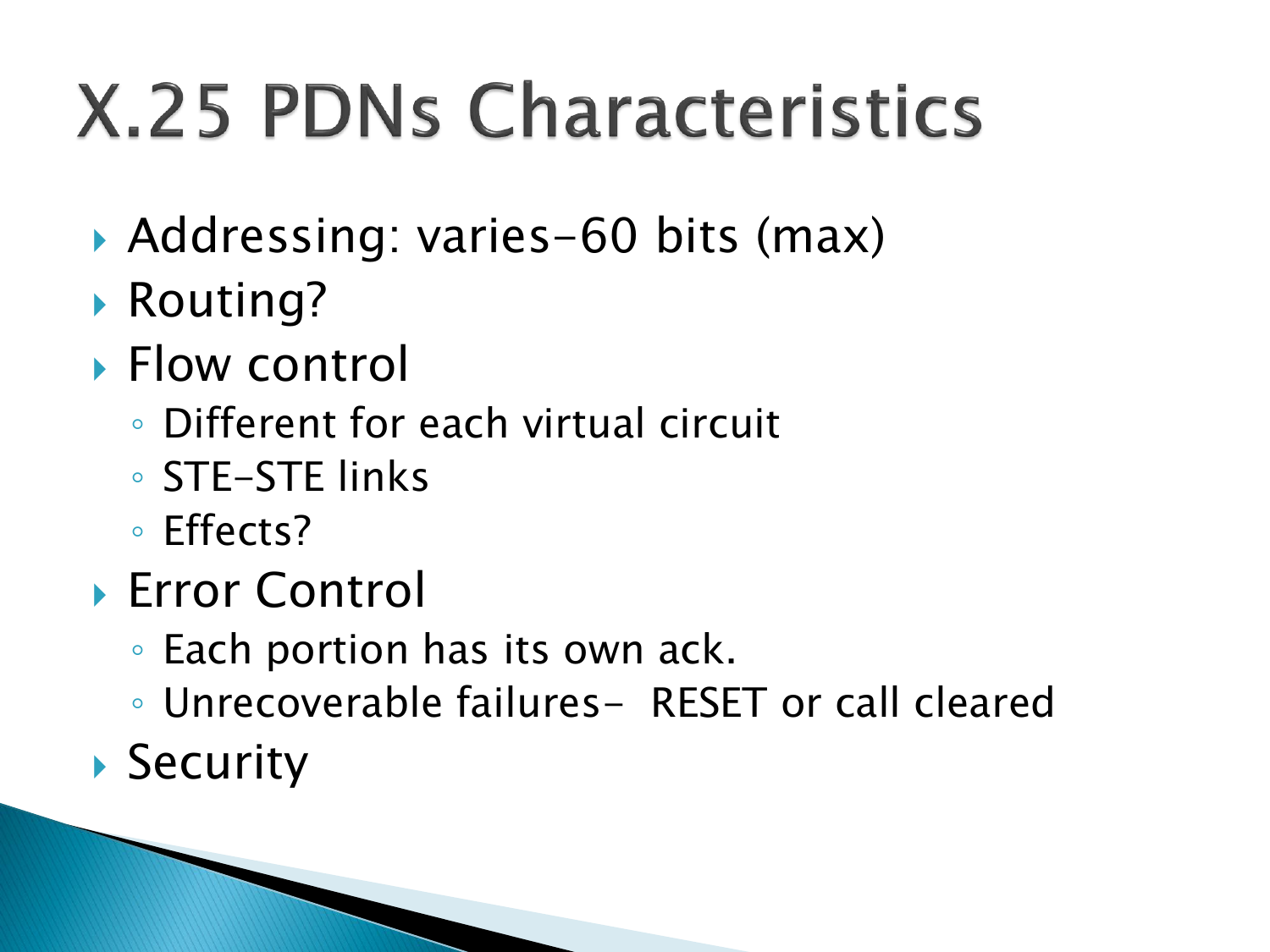## **ARPA Inter-Network**

- Developed based on TCP/IP
- Datagram based

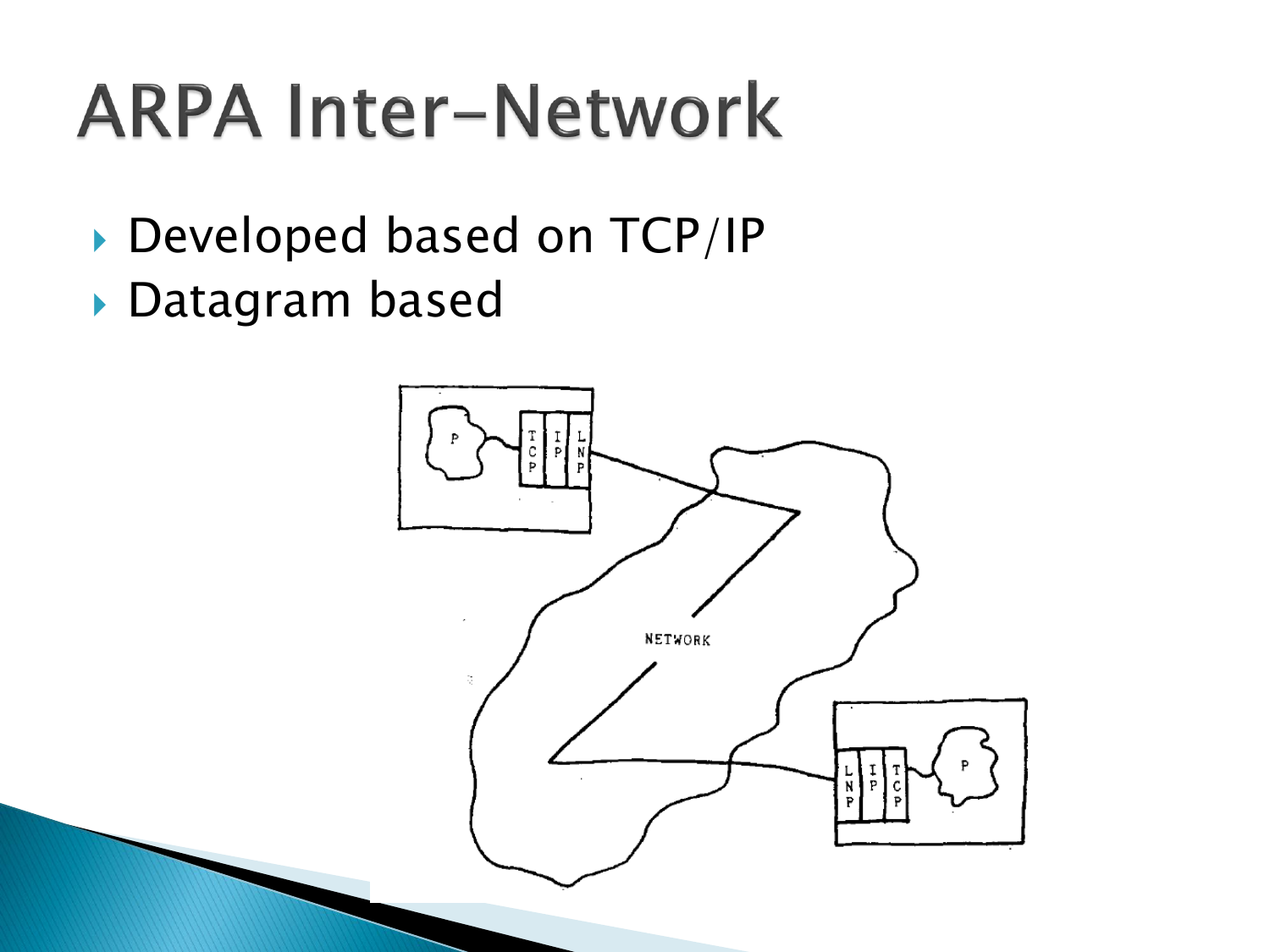#### **ARPA-InterNets Communication**

**▶ IP in all gateways and hosts** 

- Source->Gateway -> …. ->Gateway-> Dest
- ▶ TCP used for providing functionality equivalent to virtual circuits

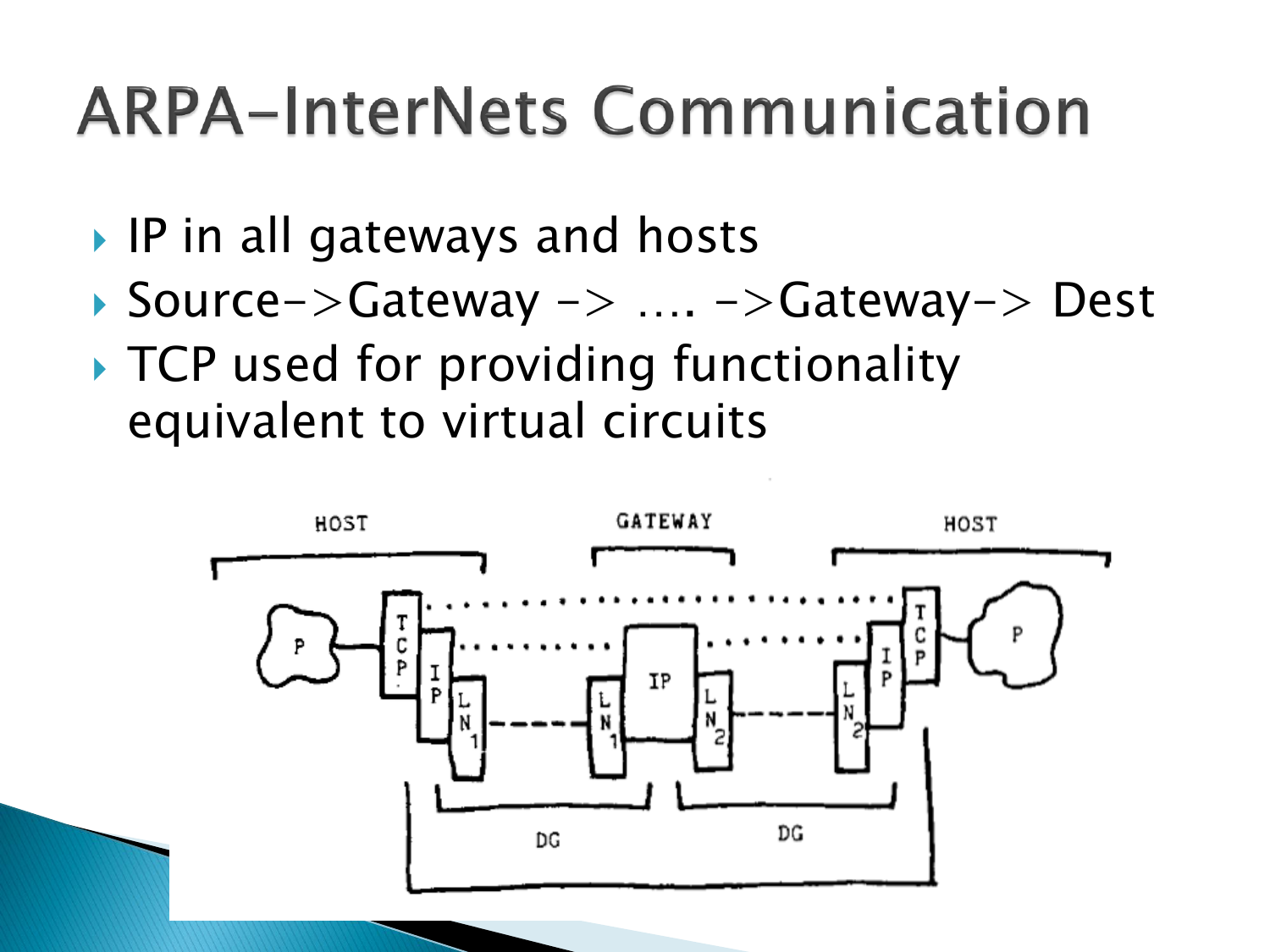## **ARPANets Characteristics**

- Addressing
	- Network-1Byte, Host-3Bytes (Fixed?)
	- Protocol identifier and port info also used
- ▶ Routing?
- ▶ Flow Control- by TCP
- ▶ Error recovery- by TCP
- ▶ Security
	- AUTODIN II
	- TCP checksum: test positive indicates fields have not been corrupted